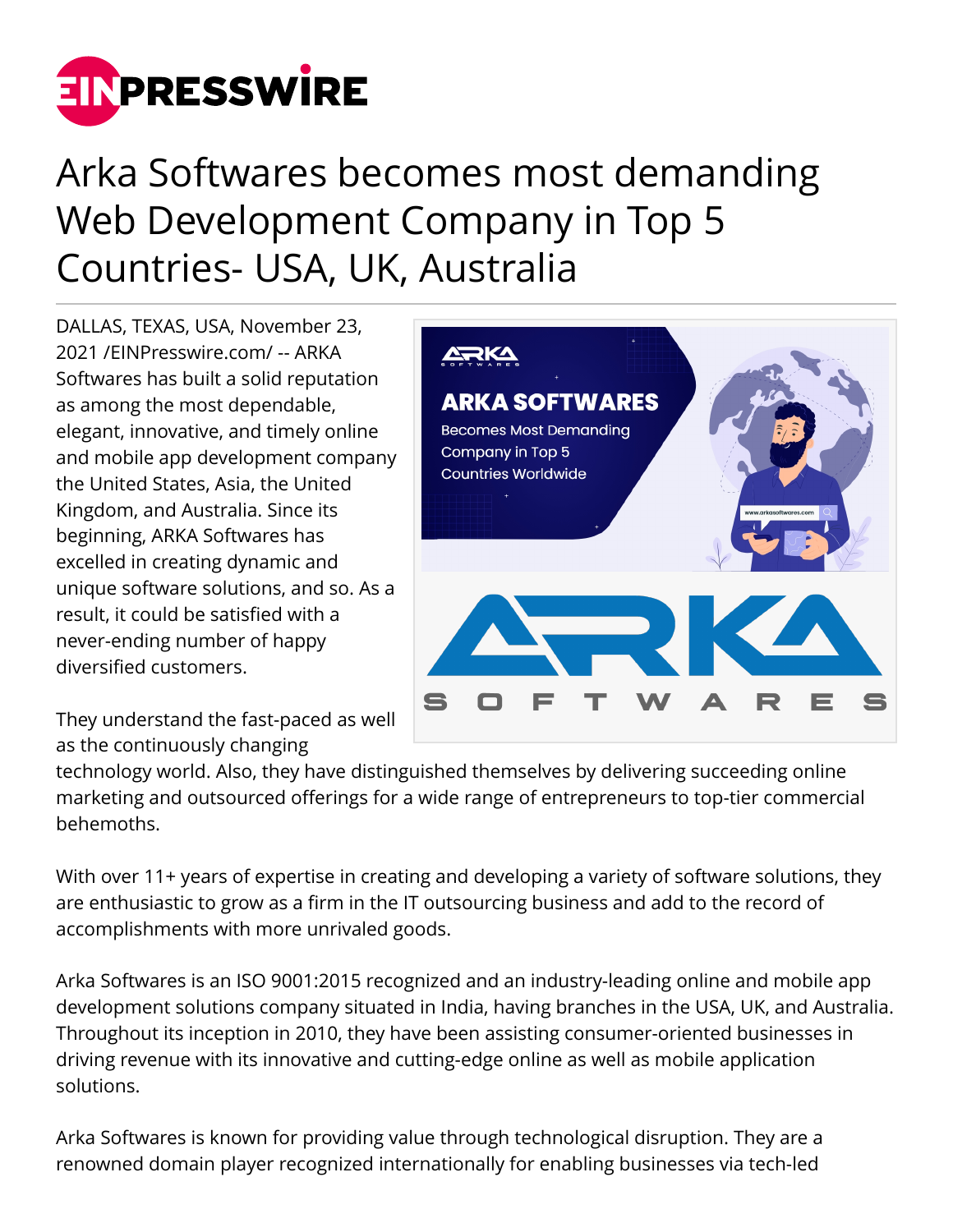entrepreneurship, with the proud credential of 600+ accomplished initiatives and 11+ years in operation. Its imaginative approach assists businesses in developing credible solutions and services. Its work attributes are detailed in the wide service portfolio, which has been developed over time. Providing substantial proof of the company's particular process and its existence in the domains of online, mobile, including software development.

## Services provided by the Arka Softwares

Brands that are innovative and original can withstand the brutal rivalry by keeping on top of industry trends. As a result, skilled programmers provide customers with the most creative and effective online solutions, assisting them in creating their brands and optimizing company procedures.

The primary aim of Arka Softwares is to put forward a technologically brilliant solution and provide its users with the best options of resources. The services are aimed to build the ideal solution that is beneficial to the user. Therefore, let us see what are the services that are provided by Arka Softwares.

## • A Committed Development Team

One of the most important factors that help it become one of the best service providers is its workforce in every service organization. A dedicated team of professionals is very important to offer its services to its clients in a better way. Through the professional software development workforce, Arka Softwares customers can maximize their business potential. Its experienced programmers, quality assurance specialists, designers, create high-quality solutions.

## • Services for UX/UI

Every business seeks to increase its customer engagement through various developments and marketing processes. Arka Softwares employs cutting-edge technology and design principles to [how to create an app](https://www.arkasoftwares.com/blog/how-to-create-an-app/) that is user-friendly and appealing.

## • Cloud Computing Services

The Cloud Professionals have considerable experience in developing Virtualized laaS, PaaS, and SaaS technologies that provide the organization a competitive advantage. Therefore, with the help of Arka Softwares, businesses can improve their online business.

## • Testing and Quality Assurance

Its testing experts provide full-cycle Quality assurance as well as automation tool analysis for smartphone, website, and desktop applications. Industry based services

Arka Softwares works to transform client businesses worldwide through its multispectral IT services, which are suited to each individual industry's requirements. Therefore, there are services that are divisible into different categories based on the industry they are provided for. Hence, let us see some of the services provided by Arka Softwares to different industries.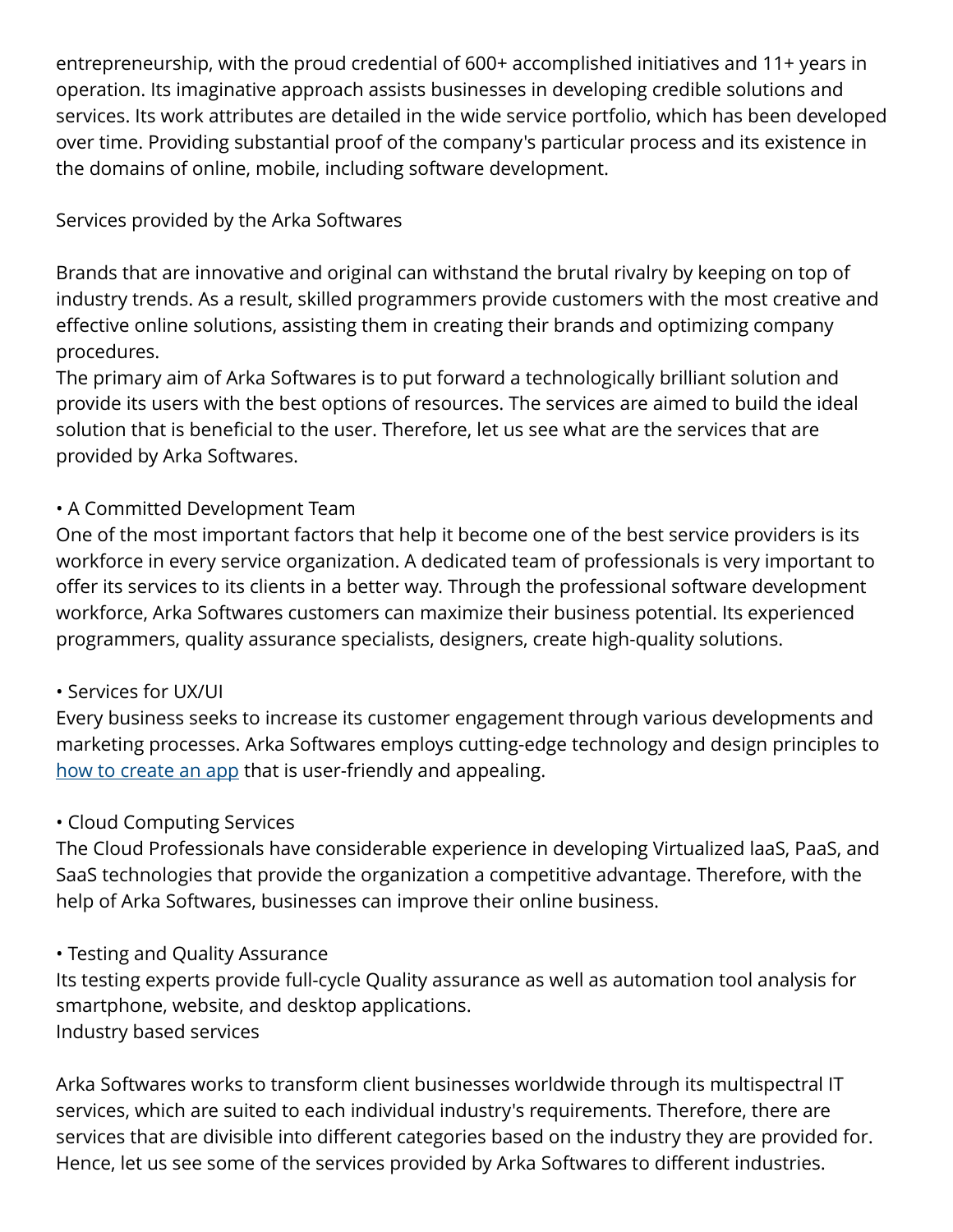## • Development of Software

Several industries require outsourced software development services to complete their deadlines, as well as reduce their workload. Arka Softwares uses cutting-edge technology to provide high-end application development services. Its experienced programmers create and design unique solutions to meet the company goals.

#### • Website Development

Arka Softwares has brought online portals, websites, and applications like [Venmo App](https://www.arkasoftwares.com/blog/how-does-venmo-make-money-business-model/) to a completely different extreme. They provide their services to the web development industries as a third party to help them in several processes as well as reduce their burden and effectively help them. They use cutting-edge innovations to provide cutting-edge online solutions.

#### • Development of Mobile Apps

Arka Softwares provide outstanding Native, Cross-Platform, Hybrid mobile application development services. Therefore, several mobile application development services take advantage of the tailored mobility services for the company's specific needs. And, hence develop mobile applications that are innovative and very helpful to different clients.

#### • Commercial Growth

Arka Softwares use the power of web development technology to provide customers with creative, dependable, feature-rich digital commerce solutions that meet specific client needs.

How Arka Softwares has become the most demanding web development company in the Top 5 countries?

Arka Softwares strives to provide a better understanding of [mobile app ideas](https://www.arkasoftwares.com/blog/best-mobile-app-ideas/). They review as well as explore development strategies with customers and keep them updated throughout the designing as well as the implementation process. A rigorous testing process enables them to create and produce a flawless product of the highest quality. The round-the-clock maintenance, support offerings, ensure complete customer satisfaction. Therefore, let us see some of the specifications that make Arka Softwares the best.

- It provides its customers with an NDA security feature.
- Its quality assessment and bug-free offering are exceptional.
- There is no hidden cost related to the services and timely delivery.

• It provides a comprehensive reporting strategy and builds better authorization for source code.

• Provides better security as well as IP protection, with quick team scanning.

#### Conclusion

As a result of providing multi-faceted services that assist customers in increasing their efficiency and company success. ARKA Softwares has earned a reputation as being among the finest web